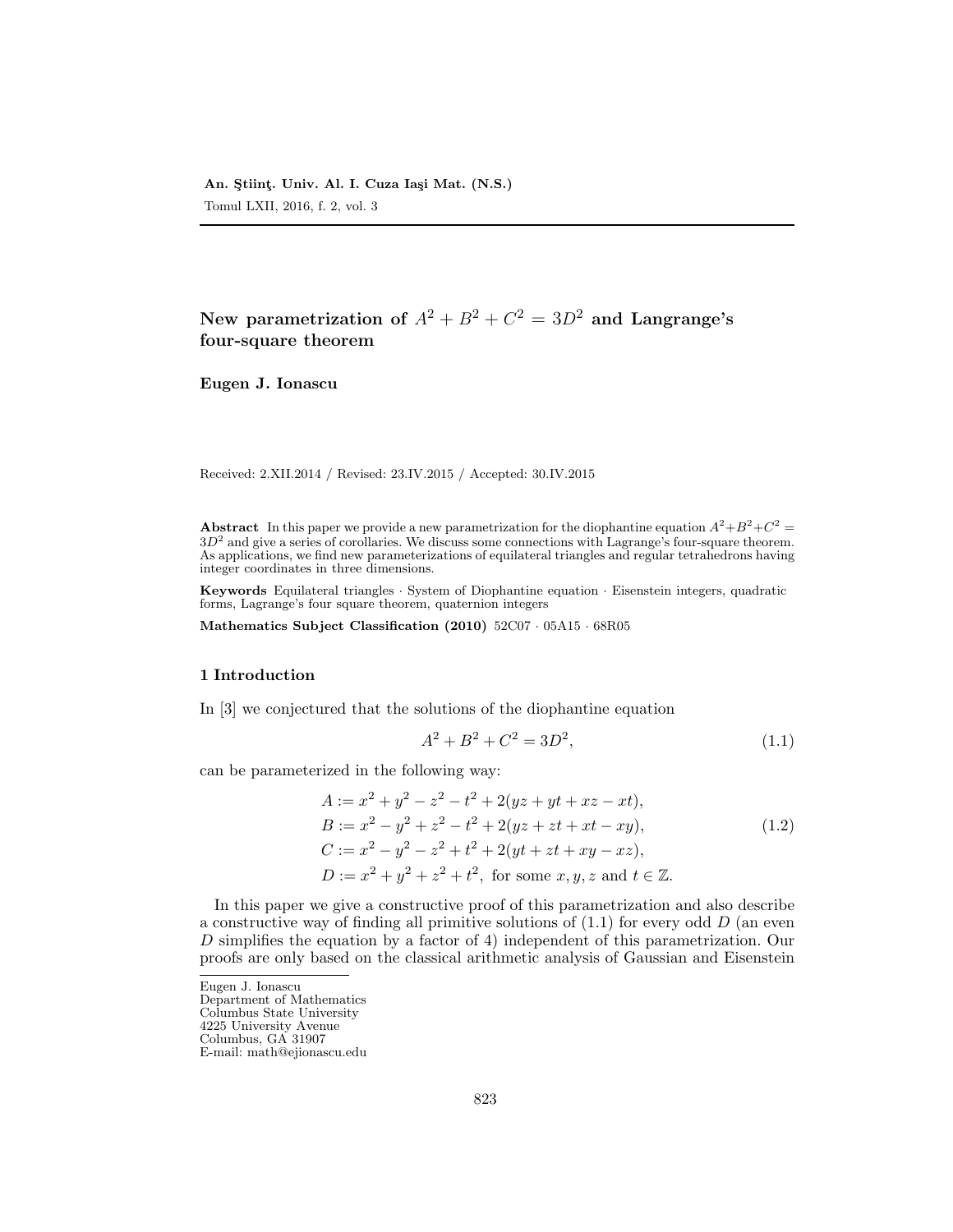integers and some elements of the arithmetic of integer quaternions. The primitive solutions of (1.1) (i.e.  $0 < A \le B \le C$ ,  $gcd(A, B, C) = 1$ ) for  $D \in \{1, 3, ..., 23\}$  are included in the next table:

| able |  |
|------|--|
|      |  |

| $\Box$         | [A,B,C]                             |
|----------------|-------------------------------------|
|                | [1,1,1]                             |
| 3              | [1,1,5]                             |
| $\overline{5}$ | [1,5,7]                             |
| $\overline{7}$ | [1,5,11]                            |
| 9              | [1, 11, 11], [5, 7, 13]             |
| 11             | [1, 1, 19], [5, 7, 17], [5, 13, 13] |

| $\Box$ | [A,B,C]                                                |
|--------|--------------------------------------------------------|
| 13     | [5, 11, 19], [7, 13, 17]                               |
| 15     | [1, 7, 25], [5, 11, 23], [5, 17, 19]                   |
| 17     | $[1, 5, 29], [7, 17, 23], [11, 11, 25], [13, 13, 23]$  |
| 19     | $[1, 11, 31], [5, 23, 23], [11, 11, 29], [13, 17, 25]$ |
| 21     | $[1, 19, 31], [11, 19, 29], [13, 23, 25]$              |
| 23     | $[1, 19, 35], [1, 25, 31], [7, 13, 37], [11, 25, 29]$  |

Let us mention that it is known what the number of all primitive solutions of  $(1.1)$ is (see [1], [3] and [6]), and it can be calculated with the formulae

$$
\pi \epsilon(D) := \frac{\Lambda(D) + 24\Gamma_2(D)}{48},\tag{1.3}
$$

where

$$
I_2(D) = \begin{cases} 0, & \text{if } D \text{ is divisible by a prime} \\ & \text{factor of the form } 8s + 5 \text{ or } 8s + 7, \ s \ge 0, \\ 1, & \text{if } D \text{ is 3} \\ 2^k, & \text{where } k \text{ is the number of} \\ & \text{distinct prime factors of } D \\ & \text{of the form } 8s + 1 \text{ or } 8s + 3 \ (s > 0), \end{cases} \tag{1.4}
$$

$$
\Lambda(D) := 8d \prod_{p|D,p \ prime} \left(1 - \frac{\left(\frac{-3}{p}\right)}{p}\right),\tag{1.5}
$$

and  $\left(\frac{-3}{p}\right)$  is the Legendre symbol. Let us recall that, if  $p > 3$  is a prime, then

$$
\left(\frac{-3}{p}\right) = \begin{cases} 1, & \text{if } p \equiv 1 \text{ or } 7 \pmod{12} \\ -1, & \text{if } p \equiv 5 \text{ or } 11 \pmod{12}, \end{cases}
$$
\n
$$
\left(\frac{3}{p}\right) = \begin{cases} 1, & \text{if } p \equiv 1 \text{ or } 11 \pmod{12} \\ -1, & \text{if } p \equiv 5 \text{ or } 7 \pmod{12}. \end{cases}
$$
\n(1.6)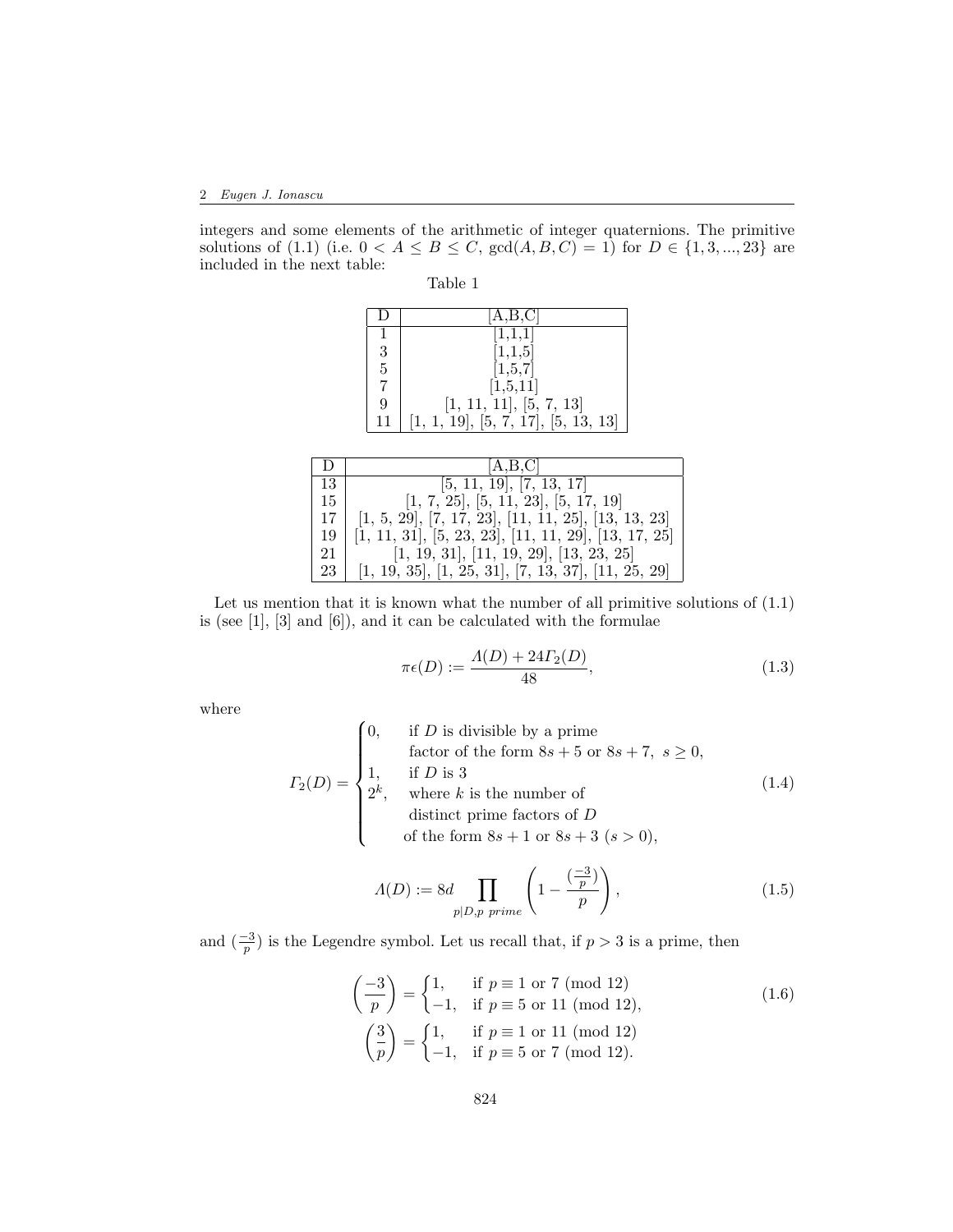It is easy to show that every primitive solution of  $(1.1)$  must have A, B, and C of the form  $|6k \pm 1|$  for some  $k \in \mathbb{Z}$ . If D is a prime of the form  $4s + 1$  then we can find primitive solutions for (1.1) by writing

$$
3D^{2} = D^{2} + 2D^{2} = (m^{2} + n^{2})^{2} + 2((m^{2} - n^{2})^{2} + (2mn)^{2}) = (m^{2} + n^{2})^{2} + (m^{2} - n^{2} - 2mn)^{2} + (m^{2} - n^{2} + 2mn)^{2},
$$

which gives the only primitive solution for  $D = 5$  (See Table 1), the primitive solution  $(7, 13, 17)$  for  $D = 13$  and the primitive solution  $(7, 17, 23)$  for  $D = 17$ , etc. If D is a prime of the form  $8s + 1$  or  $8s + 3$  ( $s \in \mathbb{Z}$ ), we have  $D = m^2 + 2n^2$  with  $gcd(m, n) = 1$ and so  $3D^2 = (m^2 - 2n^2 \pm 4mn)^2 + 2(m^2 - 2n^2 \mp 2mn)^2$ , which in particular, gives solutions for  $D \in \{3, 11, 17, 19\}$  in Table 1. So, the case that remains is D a prime of the form  $8s - 1$ , which in view of Legendre and Gauss's Three Square Theorem, it is exactly the limiting situation when one needs at least four squares to write D. If D is a prime of the form  $6s + 1$  then  $D = m^2 + 3n^2$ , so it is a sum of four squares. This gives us in particular the following formulae:

$$
3D^{2} = (m^{2} - n^{2} \pm 4nm)^{2} + (m^{2} - n^{2} \mp 4nm)^{2} + (m^{2} - 5n^{2})^{2},
$$

which gives other representations in Table 1 for  $D \in \{7, 13, 19\}$ . So, one can reduce the problem of finding primitive representations for  $(1.1)$  to primes of the form  $24s-1$ ,  $s \in \mathbb{N}$ . According to the counting (1.3) we have exactly 4s primitive solutions in this situation.

One important fact about this counting is that we can say something about the number of partitions of D into sums of four squares (see  $A001156$  and  $A002635$ ), since in some situations the solutions of (1.2) are uniquely determined (up to a change of signs). Conversely, knowing all the partitions of  $D$  as a sum of four squares gives all possible solutions of (1.1). For example, if  $D = 23$  then we have only one partition of  $23=3^2+3^2+2^2+1^2$  which gives all the representations in Table 1 for  $D=23$  by changing the signs in (1.2).

## 2 Main results

In what follows we will make use of the arithmetic theory of the ring of Eisenstein integers  $\mathbb{Z}[\omega]$ . We refer the reader to [8] for a recent presentation of these ideas and a classification of all the factor rings of  $\mathbb{Z}[\omega]$ . It is known that  $\mathbb{Z}[\omega]$  is an Euclidean domain and as a result every non-unit element has unique factorization into primes. For an element  $z = a + b\omega \in \mathbb{Z}[\omega], \omega^2 + \omega + 1 = 0$ , we use the usual norm  $N(z) =$  $z\overline{z} = (a+b\omega)(a+b\omega^2) = a^2 - ab + b^2$ . We remind the reader that the units in  $\mathbb{Z}[\omega]$  are  $\{\pm 1, \pm \omega, \pm \omega^2\}$  and the primes in  $\mathbb{Z}[\omega]$  are 2,  $1 + 2\omega$  (the ramified one), every rational prime  $q = 6k - 1$  and every element of the form  $a + b\omega$  where  $p = N(a + b\omega) =$  $N(b + a\omega) = a^2 - ab + b^2$  is a rational prime of form  $6\ell + 1$ , for some positive integers k,  $\ell$  and  $a, b \in \mathbb{Z}$ . Is also known that a natural number M can be represented as  $a^2 - ab + b^2$  if and only if the rational prime divisors of the form 2 or  $6k - 1$  appear to an even exponent in the usual prime factorization of M. If a prime factor of the form  $6k-1$  is present then it divides both a and b.

Let us begin with a proof of the Conjecture I we made in [3]: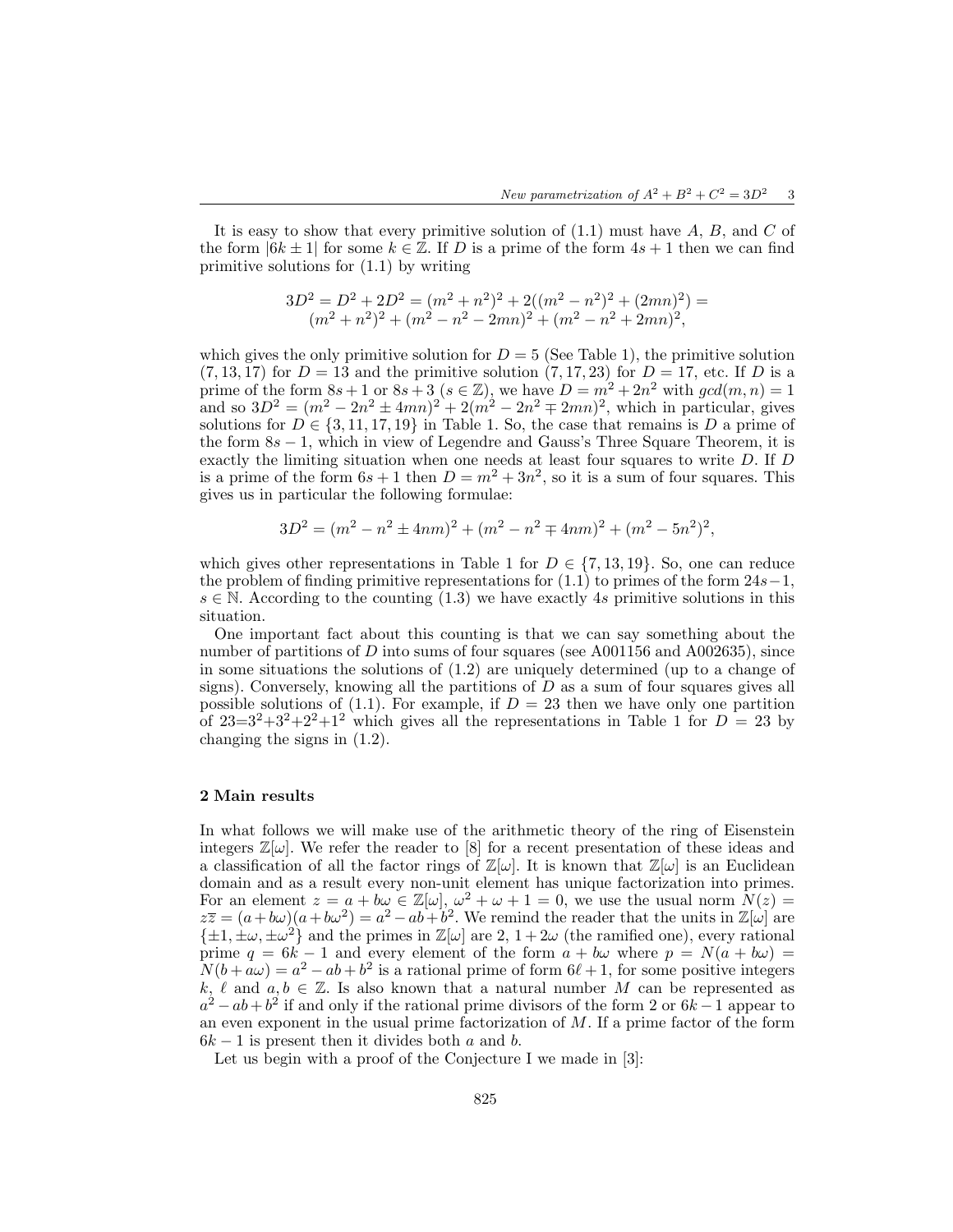#### 4 Eugen J. Ionascu

**Theorem 2.1** Every primitive integer solution of the Diophantine equation  $(1.1)$ , up to a change of signs, is given by  $(1.2)$ . For every integers x,y,z and t, the numbers A, B, C and D defined by  $(1.2)$  satisfy  $(1.1)$ .

*Proof.* It is cumbersome but just an algebraic exercise to check that  $(1.2)$  gives A, B, C and D satisfying  $(1.1)$ . For the non-trivial direction, let us first start with an identity that is essential in this constructive proof. We observe that  $[3D-(A+B+C)][3D+(A+C)]$  $(B+C) = 9D^2 - (A+B+C)^2 = 3(A^2+B^2+C^2) - (A^2+B^2+C^2+2AB+2A\ddot{C}+2BC) =$  $(A-B)^2 + (B-C)^2 + (C-A)^2$ . We let  $U := 3D-(A+B+C)$  and  $V := 3D+(A+B+C)$ and observe that since  $C - A = (C - B) - (A - B)$ , the above equality can be written as

$$
UV = 2[(A - B)^{2} - (A - B)(C - B) + (C - B)^{2}] = 2N(A - B + (C - B)\omega). \tag{2.1}
$$

Since  $A, B, C$  and  $D$  form a primitive solution of  $(1.1)$  we may assume without loss of generality that all are odd numbers. Since both of the numbers  $U$  and  $V$  are even we can write  $U = 2^{s}\tilde{U}$  and  $V = 2^{t}\tilde{V}$ , for some odd integers  $\tilde{U}$  and  $\tilde{V}$  and  $s, t \in \mathbb{N}$ . Let us observe that we cannot have both s and t more than or equal to 2. Indeed, if this the case, then  $3D = (U + V)/2$  is divisible by 2 which contradicts our assumption on  $D$ . This implies that s or t is equal to one. Without loss of generality let us say that  $s = 1$ . Then, this forces t even as being the highest power of 2 dividing  $N(A - B + (C - B)\omega)$ . A similar argument can be used with every prime q,  $q \equiv -1$ (mod 6), which happens to divide  $N(A - B + (C - B)\omega)$ . Since q divides UV, we know it must divide at least one of the factors. We claim that it cannot divide both of them. Indeed, by way of contradiction if  $q$  divides U and V, then it must divide  $3D = (U + V)/2$  and  $A + B + C = (V - U)/2$ . Since q divides  $A - B$  and  $C - B$  we get it divides  $(A + B + C) - (A + C - 2B) = 3B$ . Then, q divides A and C which contradicts our assumption that  $gcd(A, B, C) = 1$ . Therefore,  $q^{\alpha}$  which appears in the factorization of  $N(A - B + (C - B)\omega)$  enters into the decomposition of U or V. This shows that  $U/2$  and V can be represented in the form  $a^2 - ab + b^2$ . We will let  $\eta = A - B + (C - B)\omega$ .

Let us observe that if the formulae  $(1.2)$  are to be satisfied for some  $x, y, z$  and  $t$  we can express U and V in the following way:  $U = 4xt + 4yt + 4xy + 2x^2 + 2y^2 + 6z^2 + 2t^2 =$  $2[3z^2 + (x+y+t)^2] = 2[(2z)^2 - 2z(z-x-y-t) + (z-x-y-t)^2] = 2N(2z, z-x-y-t),$ and  $V = -4xt - 4yt - 4xy + 4x^2 + 4y^2 + 4t^2 = 2[(x-t)^2 + (y-t)^2 + (x-y)^2] =$  $4[(x-t)^2 - (x-t)(y-t) + (y-t)^2] = 4N(x-t, y-t).$ 

These calculations suggest that once we have some decompositions for  $U/2$  and V in the form  $a^2 - ab + b^2$  we can pretty much identify the numbers  $2z$ ,  $z - x - y - t$ ,  $x-t$  and  $y-t$ . This information becomes enough to determine x, y, z and t. However, in order to show that (1.2) are satisfied we need to have "good" representations for  $U/2$  and V, which requires a strong relation with A, B and C (clearly, we only need the first three equalities in  $(1.2)$  to be satisfied).

Let us denote by  $W$  the greatest common divisor of  $U/2$  and  $V$ . We have seen that W must be odd and any prime that divides W must be either 3 or of the form  $6k+1$ . Then we can write  $U/2 = W U'$  and  $V = W V'$  with  $gcd(U', V') = 1$ .

We define these representations in the following way. We let  $\eta = A - B + (C - B)\omega$ and first we choose W' and W'' such that  $W'\overline{W'} = W''\overline{W''} = W$  and  $W'W'' =$  $gcd(W, \eta)$ . Of course, this can be done in various ways especially if W has many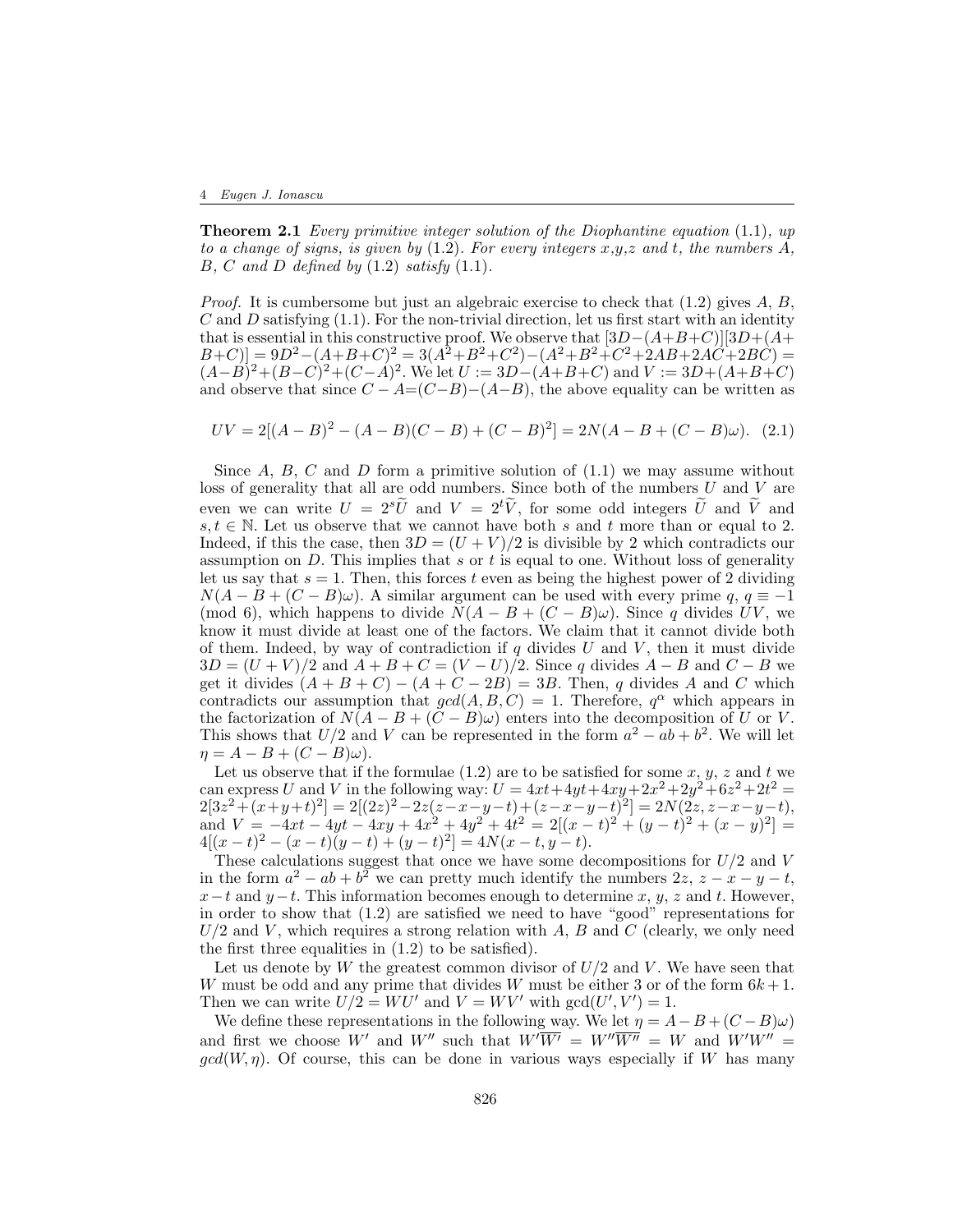divisors. Next, we use  $W'$  and  $W''$  to define

$$
u_1 + u_2 \omega = W' \gcd(U', \eta/W'W'') \text{ and}
$$
  

$$
v_1 + v_2 \omega = W'' \gcd(V', \eta/W'W'').
$$
 (2.2)

We observe that if  $W = 1$ , these decompositions are unique, up to units in  $\mathbb{Z}[\omega]$ . This happens for most of the values of D. Because  $(U/2)V = U'WV'W = U'V'W^2 =$  $\eta \overline{\eta} = \left(\frac{\eta}{W'W''}\right)W'W''\overline{\eta}$  we can conclude that

$$
(u_1 + u_2\omega)(v_1 + v_2\omega) = A - B + (C - B)\omega.
$$
 (2.3)

Because  $U/2$  and V have a decomposition as  $a^2 - ab + b^2$  each of their prime factors must be factors of  $\eta$  or  $\overline{\eta}$ . We also notice by taking conjugates, that (2.2) implies

$$
U/2 = (u_1 + u_2\omega)(u_1 + u_2\omega^2) = N(u_1, u_2) \text{ and}
$$
  
\n
$$
V = (v_1 + v_2\omega)(v_1 + v_2\omega^2) = N(v_1, v_2).
$$
 (2.4)

We observe that if an odd number can be written as  $a^2 - ab + b^2$  if both a and b are odd we can use a different representation in which one of the numbers is even:  $a^2 - ab + b^2 = (b - a)^2 - (b - a)b + b^2$ . Since  $U/2$  is odd we see that this trick allows us to solve the system  $2z = u_1$  and  $z - x - y - t = u_2$  in integers. Because  $A - B$  and  $C - B$  are both even we see that  $v_1$  and  $v_2$  must be even and so we can impose that  $2(x - t) = v_1$  and  $2(y - t) = v_2$ . This defines  $z = u_1/2$ , and then

$$
t = \frac{1}{3}[(u_1/2 - u_2) - (v_1 + v_2)/2]
$$
\n(2.5)

which apparently is not an integer. Then we solve for  $x = v_1/2 + t$  and  $y = v_2/2 + t$ . With these we defined this way we have

$$
\begin{cases}\nA + B + C = (V - U)/2 = (v_1^2 - v_1v_2 + v_2^2)/2 - (u_1^2 - u_1u_2 + u_2^2) \\
A - B = u_1v_1 - u_2v_2 \\
C - B = u_2v_1 + u_1v_2 - u_2v_2.\n\end{cases}
$$

or in terms of  $x, y, z$  and  $t$  defined earlier becomes

$$
\begin{cases}\nA+B+C=x^2+y^2-4xy-3z^2-4xt+t^2-4ty \\
A-B=2y^2-2t^2+4zx-2zt-2zy+2xy-2xt \\
C-B=2y^2-2x^2+2zx-4zt+2ty+2zy-2xt.\n\end{cases}
$$

Solving this system for  $A$ ,  $B$  and  $C$  gives exactly  $(1.2)$ . So, we only need to show that t is an integer. This is equivalent to showing that  $u_1 - 2u_2 \equiv v_1 + v_2 \pmod{3}$ . We know that  $\bar{V} = v_1^2 - v_1v_2 + v_2^2$  and so  $V = 4\bar{V} \equiv (2v_1 - v_2)^2 + 3v_2^2 \equiv (v_1 + v_2)^2 \pmod{2}$ 3). Similarly  $U/2 \equiv (u_1 - 2u_2)^2 \pmod{3}$ . But  $U + V \equiv 0 \pmod{3}$ , which implies  $U \equiv 2V \pmod{3}$ . We conclude that  $u_1 - 2u_2 \equiv \pm (v_1 + v_2) \pmod{3}$ . A change of sign in (2.3) will take care of this problem.  $\Box$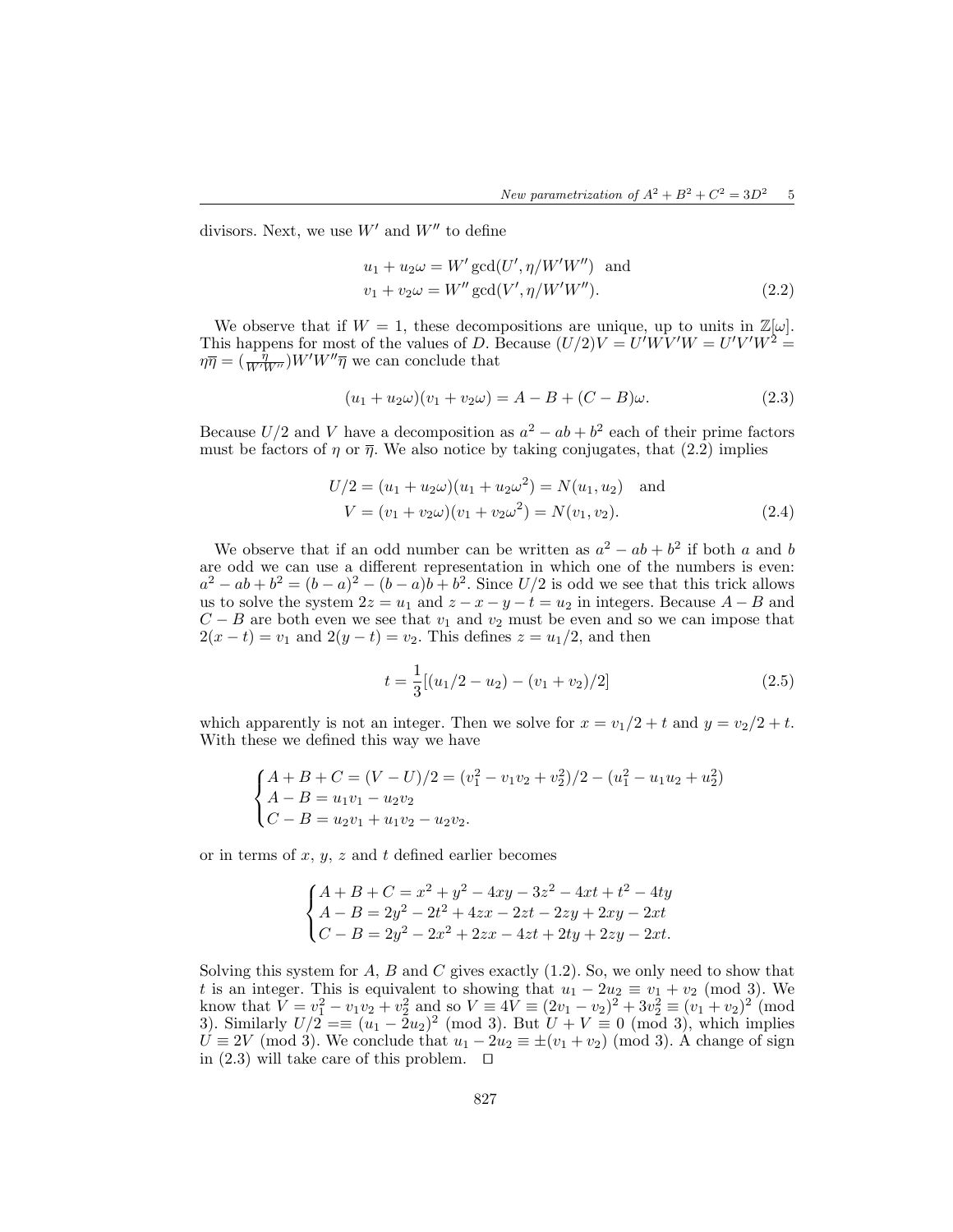**Remark 2.1** The following particular case of (1.1),  $A = 727$ ,  $B = 36293$ ,  $C = 85445$ and  $D = 7(13)(19)31$ , has the property

$$
\gcd(D, A + B + C) > 1, \gcd(D, A + B - C) > 1,\n\gcd(D, A - B + C) > 1, \text{ and } \gcd(D, -A + B + C) > 1.
$$
\n(2.6)

This shows that the case in which  $gcd(U/2, V) > 1$  cannot be eliminated in the previous proof.

Next, we exemplify this method. The first case that is non-trivial is  $D = 3$ ,  $A = 1$ ,  $B = 1$  and  $C = 5$ . Then we get  $U/2 = (3D - (A + B + C)) = 1$  and  $V = 3D + (A + B)$  $B + C$  = 16. Since  $gcd(U/2, V) = 1$  and  $\eta := A - B + (C - B)\omega = 4\omega$ , (2.2) becomes  $u_1 + u_2\omega = \gcd(1, 4\omega) = 1$  and  $v_1 + v_2\omega = \gcd(16, 4\omega) = 4$ . Then, we can take the decompositions  $U/2 = (0 + \omega)(0 + \omega^2)$  and  $V = (4 + 0\omega)(4 + 0\omega^2)$ . This gives  $z = 0$ ,  $z-x-y-t=1, 2(x-t)=4, 2(y-t)=0.$  Hence,  $x=t+2, y=t$  and  $x+y+t=-1.$ This gives  $t = -1$ ,  $x = 1$ ,  $y = -1$  and we obtain back A, B, C and D with (1.2).

Let us take an example where  $gcd(U/2, V) > 1$ ,  $D = 49$ ,  $A = 5$ ,  $B = 17$  and  $C = 83$ . We get  $U/2 = 21$ ,  $V = 252$  and  $W = \gcd(U/2, V) = 21$ . Since  $\eta = A - B + (C - B)\omega =$  $6(-2+11\omega) = 6(1+2\omega)(1-2\omega)(2+3\omega)$ , and  $gcd(W,\eta) = 3(2+3\omega)(1-2\omega)$  we can take  $W' = (1 + 2\omega)(2 + 3\omega) = -4 + \omega$  and  $W'' = (1 + 2\omega)(1 - 2\omega) = 5 + 4\omega$ . Then  $u_1 + u_2 \omega = -4 + \omega$  and  $v_1 + v_2 \omega = (5 + 4\omega) \gcd(12, -2(1 + 2\omega)) = 2(5 + 4\omega)(1 + 2\omega)$  $6 - 12\omega$ . One can check that (2.3) and (2.4) are satisfied. Then we obtain  $z = -2$ ,  $z - x - y - t = 1$ ,  $2(x - t) = 6$  and  $2(y - t) = -12$ . This gives  $t = 0$ ,  $x = 3$ ,  $y = -6$ and we obtain back  $A, B, C$  and  $D$  with  $(1.2)$ .

**Remark 2.2** The parametrization [7] (page 6) is the particular case of (1.2) for  $t = 0$ and it was obtained with the chord method.

## 2.1 Some consequences and interpretations

We remind the reader that the Hamilton quaternion algebra over the real numbers, denoted by  $\mathbb{H}(\mathbb{R})$ , is the associative unitary algebra given by requirements:

(i)  $\mathbb{H}(\mathbb{R})$  is the free R-module over the symbols i, j, and k, with 1 the multiplicative unit;

(ii)  $i^2 = j^2 = k^2 = -1$ ,  $ij = -ji = k$ ,  $jk = -kj = i$  and  $ki = -ik = j$ .

By  $\mathbb{H}(\mathbb{Z})$  we denote the subset of quaternions whose components are all integers. We imbed  $\mathbb{Z}^4$  into  $\mathbb{H}(\mathbb{Z})$  in the natural way:  $(x, y, z, t) \hookrightarrow x + yi + zj + tk$ . If  $q =$  $x + yi + zj + tk \in \mathbb{H}(\mathbb{R})$  the conjugate of q is  $\overline{q} = x - yi - zj - tk$  and the norm of q is  $N(q) = x^2 + y^2 + z^2 + t^2$ . It is known that this norm is multiplicative, i.e.  $N(q_1q_2) = N(q_1)N(q_2)$ . For some of the elementary results about the arithmetic of  $\mathbb{H}(\mathbb{Z})$  we recommend the reader the recent treatment in [2]. Given A, B, C and D satisfying  $(1.1)$  then the parametrization  $(1.2)$  can be written as

$$
Ai + Bj + Cj = q(i + j + k)\overline{q}, \text{ where } q = x + yi + zj + tk.
$$
 (2.7)

Let us observe that (2.7) implies (1.1) with  $D = N(q)$ . Our interest in equation (1.1) came from finding all of the equilateral triangle having integer coordinates. In the three dimensional space, it turns out that for every solution of (1.1) there exists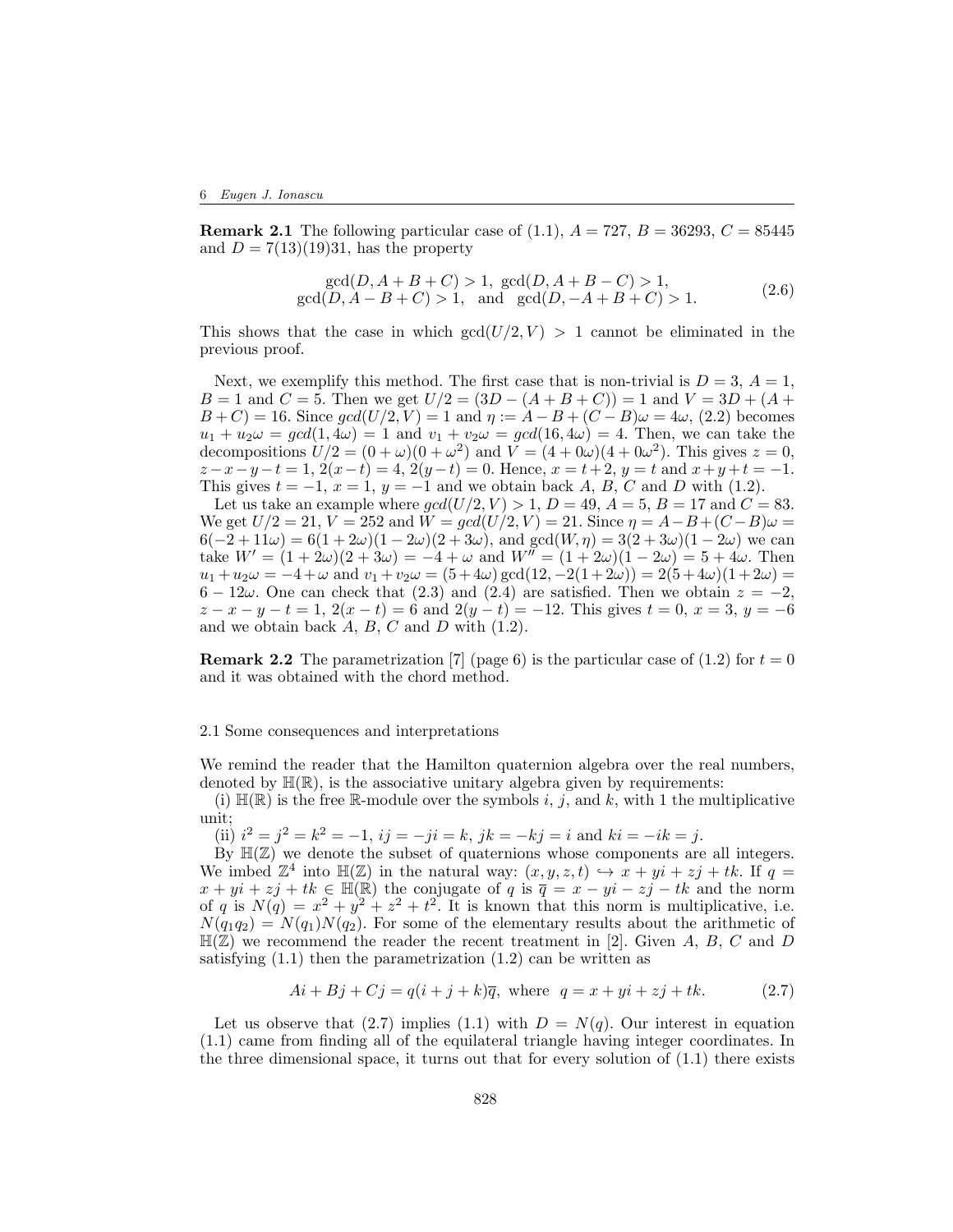a family of such equilateral  $OP'Q'$  (O the origin) all with the vertices in a plane orthogonal to the vector  $(A, B, C)$  determined by a minimal triangle  $OPQ$  by formula

$$
\overrightarrow{OP'} = m\overrightarrow{\zeta} - n\overrightarrow{\eta}, \overrightarrow{OQ'} = n\overrightarrow{\zeta} + (m-n)\overrightarrow{\eta}
$$
 (2.8)

where  $\vec{\zeta} = \vec{OP}, \ \vec{\eta} = \vec{OQ}$  and m and n are arbitrary integers.

To obtain all the minimal triangles one has to implement some rotations of OP Q which is equivalent to taking  $(m, n)$  in  $(2.8)$  from the set  $\{(1, 0), (1, 1), (0, 1), (-1, 0),$  $(-1, -1), (0, -1)$ , which we will refer as *basic rotations*. The side-lengths of *OPQ* are equal to  $D\sqrt{2}$  and those of  $OP'Q'$  are given by  $D\sqrt{2(m^2 - mn + n^2)}$ .

In view of the identity (2.7) let us observe that  $m - \frac{n}{2} + \frac{n}{2}(i + j + k)$  commutes with  $i + j + k$ , and so replacing q with  $q' = q[m - \frac{n}{2} + \frac{n}{2}(i + j + k)]$  in (2.7) gives  $A'i + B'j + C'k = [(m - \frac{n}{2})^2 + \frac{3n^2}{4}]$  $\frac{n^2}{4}[q(i+j+k)\overline{q} = (m^2 - mn + n^2)(Ai + Bj + Ck)$ , which proves that the transformation  $q' = q[m - \frac{n}{2} + \frac{n}{2}(i+j+k)]$  leaves the equation (1.1) essentially the same (just a multiplicative factor). With all this introductory concept we first have a new way to construct equilateral triangles with integer coordinates in the 3-dimensional space.

**Corollary 2.2** Every minimal equilateral OPQ triangle in  $\mathbb{Z}^3$  having the origin as one of its vertices, is given (up to a basic rotation) by

$$
P := [x^{2} + y^{2} - z^{2} - t^{2} + 2(xt - yz), -x^{2} + y^{2} - z^{2} + t^{2} + 2(yz + xt),
$$
  
\n
$$
2(yt - zt - xy - xz)], and
$$
  
\n
$$
Q := [x^{2} + y^{2} - z^{2} - t^{2} + 2(yt + xz), 2(yz + zt + xt - xy),
$$
  
\n
$$
x^{2} - y^{2} - z^{2} + t^{2} + 2(yt - xz)],
$$
\n(2.9)

for some x, y, z and  $t \in \mathbb{Z}$ . Conversely, the points P and Q defined in (2.9) together with the origin, form an equilateral triangle in  $\mathbb{Z}^3$ , for every x, y, z and  $t \in \mathbb{Z}$ , of sides-lengths equal to  $L = (x^2 + y^2 + z^2 + t^2)\sqrt{2}$ .

This follows from Theorem 2 in [5] (page 9) and Theorem 2.1 by taking an arbitrary equilateral triangle, constructing the equation of the plane containing it as in  $(1.1)$ , and then using the parametrization one can check that it satisfies the minimality condition of the specified side-lengths. The second part of the statement is an algebra exercise. An arbitrary equilateral triangle in  $\mathbb{Z}^3$  can be obtained as in Theorem 2 in [5] and this parametrization doesn't cover all the equilateral triangles since we can have the side-lengths of the form  $D\sqrt{2(m^2 - mn + n^2)}$ , m and  $n \in \mathbb{Z}$ , where D is satisfying  $(1.1)$ .

Remark 2.3 The formulae (2.9) are equivalent to

$$
P = q(i - j)\overline{q}, \quad Q = q(i - k)\overline{q}, \text{ where } q = x + yi + zj + tk,
$$
\n(2.10)

so let us denote by  $e_1 = i-j$  and  $e_2 = i-k$ . In [6], we show that the only triangles that can be extended to regular tetrahedrons in  $\mathbb{Z}^3$  are the ones for which  $m^2 - mn + n^2 = k^2$ , and if  $k \equiv 0 \pmod{3}$  then one can find two solutions for the fourth point.

This suggests that one can cover these triangles with (2.9) and so we can actually go even further with a new parametrization for regular tetrahedrons.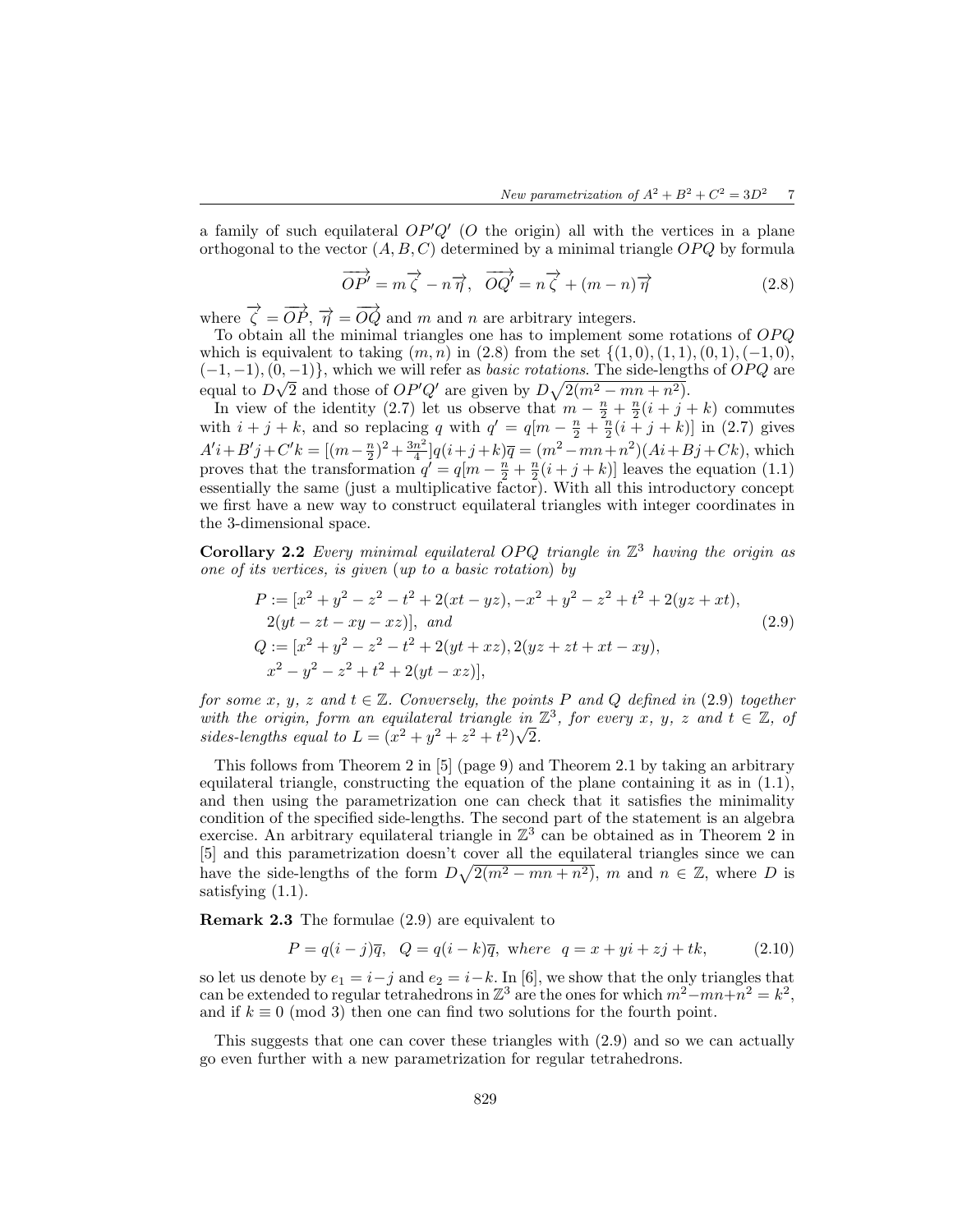**Corollary 2.3** Every regular tetrahedron OPQR in  $\mathbb{Z}^3$  having the side lengths  $\ell\sqrt{2}$  $(\ell \in \mathbb{N})$  and the origin as one of its vertices is given by P, Q as in (2.9) and

$$
R := [2(xt - yt - xz - yz), -x^2 + y^2 - z^2 + t^2 + 2(xy - tz),-x^2 + y^2 + z^2 - t^2 - 2(zt + xy)], and in addition if  $\ell \equiv 0 \pmod{3}$   
\n
$$
R := \left[\frac{4}{3}(x^2 + y^2 - z^2 - t^2) + \frac{2}{3}(yz + ty + xz - xt),\right]
$$
\n
$$
\frac{1}{3}(x^2 - y^2 + z^2 - t^2) + \frac{8}{3}(yz + xt) + \frac{2}{3}(tz - xy),\n\frac{1}{3}(x^2 - y^2 - z^2 + t^2) + \frac{8}{3}(ty - zx) + \frac{2}{3}(tz + xy)].
$$
\n(2.11)
$$

for some x, y, z and  $t \in \mathbb{Z}$ . Conversely, the points P, Q and R defined in (2.11) together with the origin, form a regular tetrahedron in  $\mathbb{Z}^3$  for every x, y, z and  $t \in \mathbb{Z}$ , with sides-lengths equal to  $L = (x^2 + y^2 + z^2 + t^2)\sqrt{2}$ .

Proof. The last statement is purely computational. Let us start with an arbitrary regular tetrahedron  $OABC$  (one its vertices is the origin). The triangle  $OAB$  can be written in terms of a minimal one as in  $(2.8)$  with some m and n. The minimal triangle can be parameterized as in (2.9). Since we know that  $m^2 - mn + n^2 = k^2$ for some  $k \in \mathbb{N}$ . It follows that  $k = u^2 - uv + v^2$  for some  $u, v \in \mathbb{Z}$  and so that  $m + n\omega = (u + v\omega)^2$ . This means that  $m = u^2 - v^2$  and  $n = 2uv - v^2$ . We observe that  $[u - \frac{v}{2} + \frac{v}{2}(\dot{i} + \dot{j} + \dot{k})](\dot{i} - \dot{j})[u - \frac{v}{2} - \frac{v}{2}(\dot{i} + \dot{j} + \dot{k})] = (u^2 - v^2, 2uv - u^2, -2uv + v^2) =$  $(m, n-m, -n) = m(i - j) + n(j - k) = me_1 + n(e_2 - e_1) = (m - n)e_1 + ne_2$  and  $[u - \frac{v}{2} + \frac{v}{2}(i + j + k)](i - k)(u - \frac{v}{2} - \frac{v}{2}(i + j + k))] = (u^2 - 2uv, 2uv - v^2, v^2 - u^2) = (m - \frac{v}{2})(i + j + k)$  $n, n, -m) = m(i-k) - n(i-j) = me_2 - ne_1 = -ne_1 + me_2$ . These formulae are exactly the same as (2.8) if we take  $\vec{\zeta} = e_1$  and  $\vec{\eta} = e_2$ , and make a substitution  $m \to m-n$ and  $n \to -n$ . This proves that *OAB* can be obtained with the parametrization (2.9) and then we have only two choices for the fourth point. The rest of the statement follows then from Theorem 2.2 in [6].  $\Box$ 

Remark 2.4 The formulae (2.11) are equivalent to

$$
P = q(j - k)\overline{q}, \quad Q = q\left(\frac{4}{3}i + \frac{1}{3}j + \frac{1}{3}k\right)\overline{q}, \text{ where } q = x + yi + zj + tk. \tag{2.12}
$$

#### 3 Understanding solutions of (1.1)

Next, let us show how primitive solutions of  $(1.1)$  can be obtained from a given odd D. We recall the following result we obtained in [4]. If we consider the sets  $\mathcal{A} := \{t \in \mathbb{Z} | t =$  $3x^2 - y^2$ ,  $gcd(x, y) = 1, x, y \in \mathbb{Z}$ ,  $\mathcal{B} := \{t \in \mathbb{Z} | t = x^2 + y^2$ ,  $gcd(x, y) = 1, x, y \in \mathbb{Z}\}\$ and  $\mathcal{C} := \{t \in \mathbb{Z} | t = 2(x^2 - xy + y^2), \gcd(x, y) = 1, x, y \in \mathbb{Z}\}\)$  then we actually have an interesting relationship between these sets.

**Theorem 3.1** ([4]) For the sets defined above, one has the inclusions

$$
\mathcal{A} \cap \mathcal{B} \subsetneq \mathcal{C}, \quad \mathcal{B} \cap \mathcal{C} \subsetneq \mathcal{A}, \quad \text{and} \quad \mathcal{C} \cap \mathcal{A} \subsetneq \mathcal{B}.
$$
 (3.1)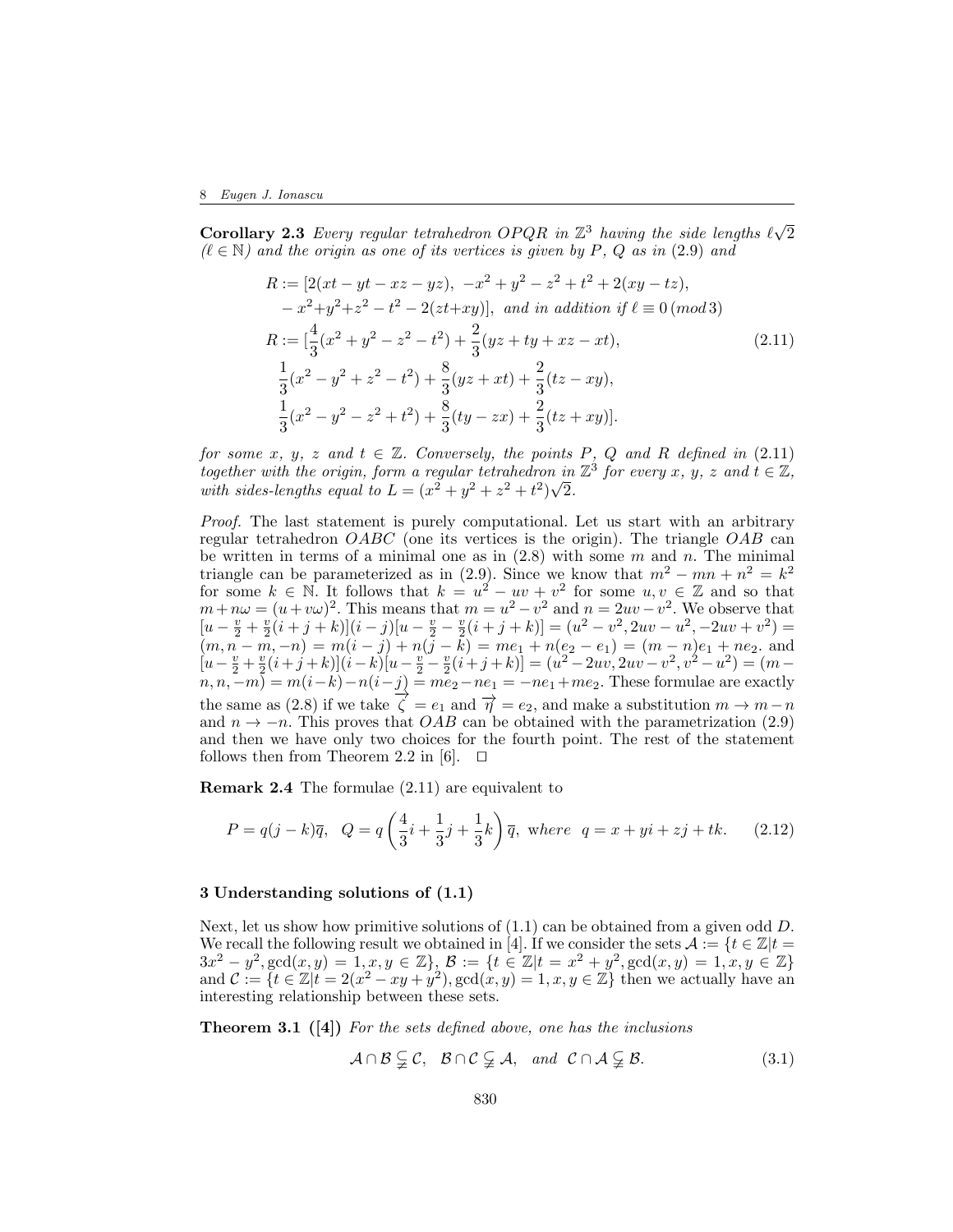Hence, taking an odd D we write (1.1) as  $A^2 + B^2 = 3D^2 - C^2$ . So, the question is to find all C's for which  $3D^2 - C^2 \in \mathcal{B}$ . This makes  $3D^2 - C^2 \in \mathcal{C}$  also and so  $3D^2 - C^2$ is in the intersection  $\mathcal{B} \cap \mathcal{C} \subsetneq \mathcal{A}$ . This implies that such  $A^2 + B^2 = 3D^2 - C^2$ , with  $gcd(A, B) = 1$ , is made of all the even numbers which have in their decomposition only primes of the form  $12k + 1$ .

Let us observe that if we start with a prime of the form  $12k + 1$ , say  $p = 13$ , we have two writings of  $p, p = a^2 + b^2 = 3^2 + 2^2 = u^2 - uv + v^2 = 1^2 - 1(4) + 4^2 = (1 + 4\omega)(1 + 4\overline{\omega}).$ Since  $i = \frac{2\omega+1}{\sqrt{2}}$  $\frac{1}{3}$ , we can write  $p = (3 + 2i)(3 - 2i) = \frac{(3\sqrt{3} + 4\omega + 2)(3\sqrt{3} - 4\omega - 2)}{3} \Rightarrow 3p =$  $(3\sqrt{3}+1+1+4\omega)(3\sqrt{3}+1+4\overline{\omega})$ . Hence, we get  $3p=(3\sqrt{3}+1)^2+(3\sqrt{3}+1)(1+4\overline{\omega})$  $4\omega + 1 + 4\overline{\omega}$  +  $(1 + 4\omega)(1 + 4\overline{\omega})$  or  $3p = (3\sqrt{3} + 1)^2 + (3\sqrt{3} + 1)(-2) + p$ . Therefore,  $2p = (3\sqrt{3} + 1)(3\sqrt{3} - 1) = 3(3^2) - 1^2$ . Since  $2p = 2(3^2 + 2^2) = (3 + 2)^2 + (3 - 2)^2$ , we get the first non-trivial solution of  $(1.1): 1^2 + 1^2 + 5^2 = 3(3^2)$ . Naturally, the question that arises is whether one can always obtain solutions of  $(1.1)$  in a similar way. We know the answer is yes, at the level of existence, from Theorem 3.1, but it is the direct calculational procedure that we ask if it is always working for every prime of the form  $12k + 1$ . In this respect we have the following proposition whose proof is purely calculatorial.

**Proposition 3.2** If p is a prime of the form  $12k+1$ ,  $p = a^2 + b^2 = u^2 - uv + v^2$  then

$$
2p = \frac{(3av + bv - 2bu)^2 - 3(av + bv - 2bu)^2}{3v^2 - 4b^2}.
$$

The primes of the form  $12k-1$  form here an exceptional set and we will be denoting it by  $\mathcal{E} := \{11, 23, 47, ...\}$ . We know that for every  $p \in \mathcal{E}$ , 3 is a quadratic residue so let us also denote by  $QR_p(3)$  the set of residues x for which  $x^2 \equiv 3 \pmod{p}$ . For instance,  $QR_{11}(3) = \{5, 6\}, QR_{23}(3) = \{7, 16\}, QR_{47}(3) = \{12, 35\}, \text{ etc.}$  Let us observe that every primitive solution of (1.1) must have  $A \in \{1, 5, 7, ..., D-1\}.$ 

**Theorem 3.3** The equation (1.1) has primitive solutions for every  $A \in \{1, 5, 7, ..., D-$ 1},  $gcd(D, A) = 1$ ,  $A \equiv \pm 1 \pmod{6}$ , which is not a solution of any of the equations

$$
\begin{cases}\nif \quad p|D, \quad A \equiv 0 \pmod{p}, \\
if \quad gcd(D, p) = 1, \quad AD^{-1} \quad (mod \ p) \in QR_p(3),\n\end{cases} \tag{3.2}
$$

for a prime  $p = p_i \in \mathcal{E}$ , such that  $p_i p_{i+1} \leq (3D^2 - 1)/2$ .

*Proof.* If A is of the form  $6\ell \pm 1$  and D is odd, we can easily check that  $3D^2 - A^2$  is of the form  $2(12k+1)$ . Hence, if A does not satisfy  $(3.2)$  then  $3D^2 - A^2$  has in its prime factorization only a factor of 2 and primes of the form  $12k' + 1$ . Indeed, we remind the reader that  $\left(\frac{3}{p}\right)$  $= 1$  iff  $p = 12k \pm 1$ . All prime factors of the form  $12k-1$  are excluded as divisors of  $3D^2 - C^2$  because if p is such a divisor, this attracts  $3D^2 \equiv A^2 \pmod{p}$ . From here, we conclude that if  $p|D$  and then  $p|A$  but that is excluded, or  $(AD^{-1})^2 \equiv 3$ (mod p) which is equivalent to  $AD^{-1}$  (mod p)  $\in QR_p(3)$ . The restriction on the size of p comes from the fact that  $3D^2 - A^2$  must have at least two factors of the form  $12k - 1$  if it has one. If the factor has multiplicity two it does not affect the solvability of the writing  $3D^2 - A^2$  as a sum of two squares. For every prime of the form  $12k+1$ in the factorization of  $3D^2 - A^2$  we have a representation as a sum of two coprime squares and so that gives us a writing  $3D^2 - \overline{A}^2 = B^2 + C^2$ , with  $gcd(B, C) = 1$ .  $\Box$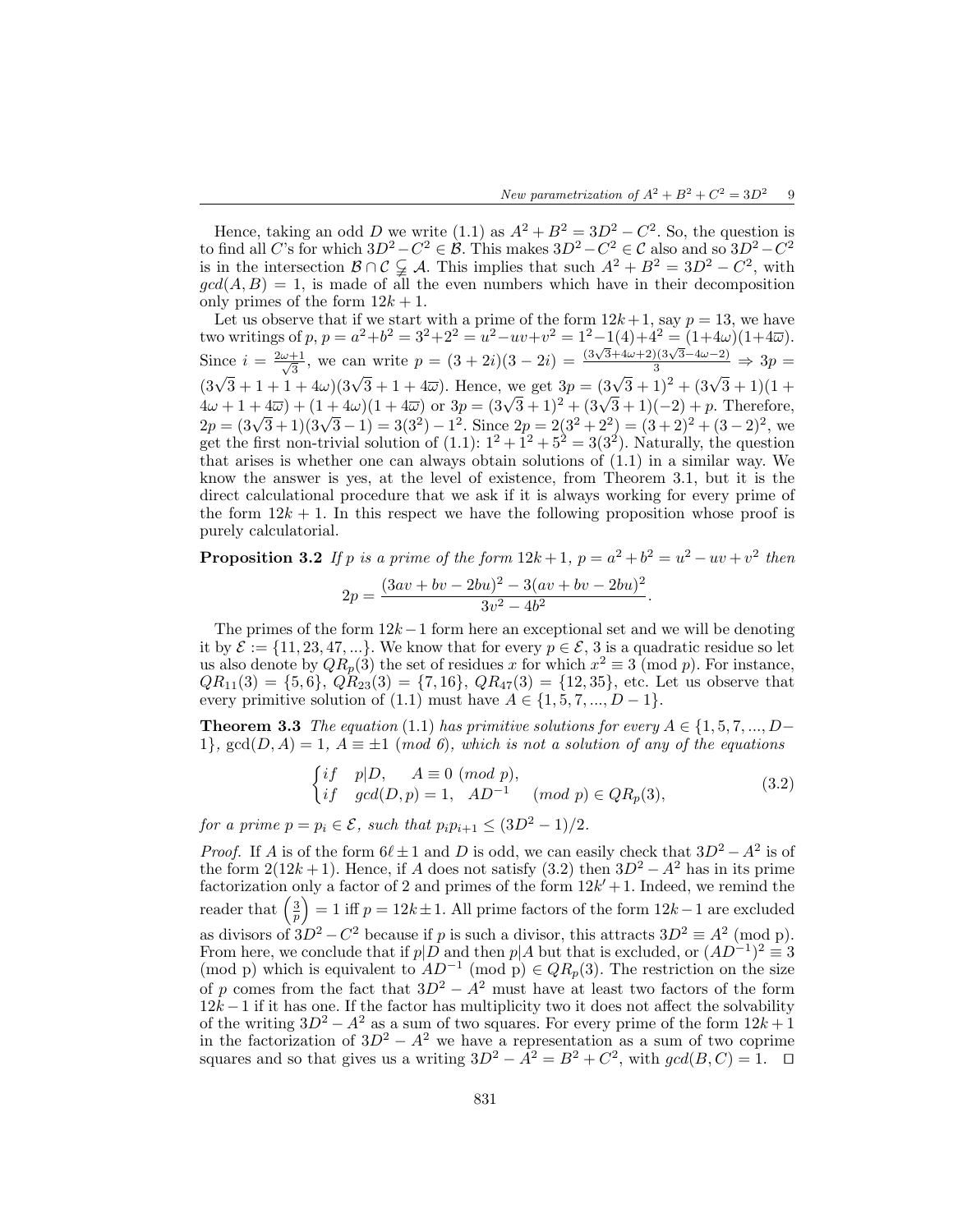#### 10 Eugen J. Ionascu

**Remark 3.1** We observe that we may still have solutions for  $(1.1)$  if A satisfies one of the equations (3.2) for some prime p, but  $p^{\alpha}||3D^2 - A^2$  ( $\alpha$  the greatest power such that  $p^{\alpha}$   $(3D^2 - A^2)$  with  $\alpha$  even. In general, the number of restrictions  $(3.2)$  is smaller than the number of possible values of  $A \in \{1, 5, 7, ..., D-1\}$  satisfying  $A \equiv \pm 1$  (mod 6). If we do not have any factors of the form  $12k+1$   $(k>0)$  we end up with a solution in which  $B = C$ . Since we are taking  $A \leq D$  we still have a non-trivial representation (i.e. not all equal to  $D$ ) but it may not be a primitive representation.

Let us take a few examples to illustrate what is our approach and for simplicity we will consider only primes for D. First, we look at  $D = 23$ . Since the product of the first two primes in  $\mathcal E$  greater than 11 is  $23(47) = 1081 > (3(23)^2 - 1)/2$  the only prime that we have to worry about in Theorem 3.3 is  $p = 11$ . Since  $23^{-1} \pmod{11}$  is 1 we see that for all  $A \in \{1, 11, 13, 19\}$  (exceptional set is  $\{5, 17\}$ ) should lead to primitive solutions. We see that this is indeed the case as shown in Table 1.

For  $D = 41$ , because  $47(59) = 2773 > 2521 = (3(41)^2 - 1)/2$  we need to take into account the first two primes in Theorem 3.3. For  $p_1 = 11$ , we have to exclude the solutions of  $A \equiv 5D \pmod{11}$  or  $A \equiv 6D \pmod{11}$ . This means  $A = 11s + 7$  or  $A = 11s + 4$  for every  $s \geq 0$  have to be excluded. We get the restrictions  $\{7, 29, 37\}$ . For  $p_2 = 23$ , we have to exclude the solutions of  $A \equiv 7D \pmod{23}$  or  $A \equiv 16D$ (mod 11). This means  $A = 23s + 11$  or  $A = 23s + 12$  for every  $s \geq 0$  have to be excluded. We get the restrictions  $\{11, 35\}$ . So for  $A \in \{1, 5, 13, 17, 19, 23, 25, 31, 41\}$ we need to have primitive solutions. Indeed, all the primitive solutions for  $D = 41$  are  $[1, 1, 71], [5, 23, 67], [5, 47, 53], [13, 43, 55], [17, 23, 65], [19, 31, 61], [25, 47, 47], [31, 41, 49].$ 

Let us observe that the solutions of (1.1) can be organized as a graph in the following way. First we observe that we have the identity  $(2D - a')^2 - 3D^2 = (D - 2a')^2 - 3a'^2$ . Two solutions are connected if one can get from one to the other by using this identity. We start with the trivial solution for  $D = 1$  and generate another solution for  $D = 3$ by using this identity:  $1^2-3(1^2) = (2-3)^2-3(1^2) = (1-2(3))^2-3(3^2) \Rightarrow 1^2+1^2+5^2 =$  $3(3^2)$ . Next we proceed as before and replace  $1^2 - 3(3^2) = (2(3) - 5)^2 - 3(3^2)$  with  $(3-10)^2 - 3(5^2) = 7^2 - 3(5^2)$  which implies  $1^2 + 5^2 + 7^2 = 3(5^2)$ . At the same time we can consider  $5^2 - 3(3^2) = (2(3) - 11)^2 - 3(3^2)$  and replace it with  $(3-2(11))^2 - 3(11^2) =$  $19^{2} - 3(11^{2})$ . Still,  $1^{2} - 3(3^{2}) = (6 - 7)^{2} - 3(3^{2}) = (3 - 2(7))^{2} - 3(7^{2}) = 11^{2} - 3(7^{2})$ which gives  $1^2 + 5^2 + 11^2 = 3(7^2)$ . In Figure 1, we have included a few of the vertices and edges of this infinite graph.